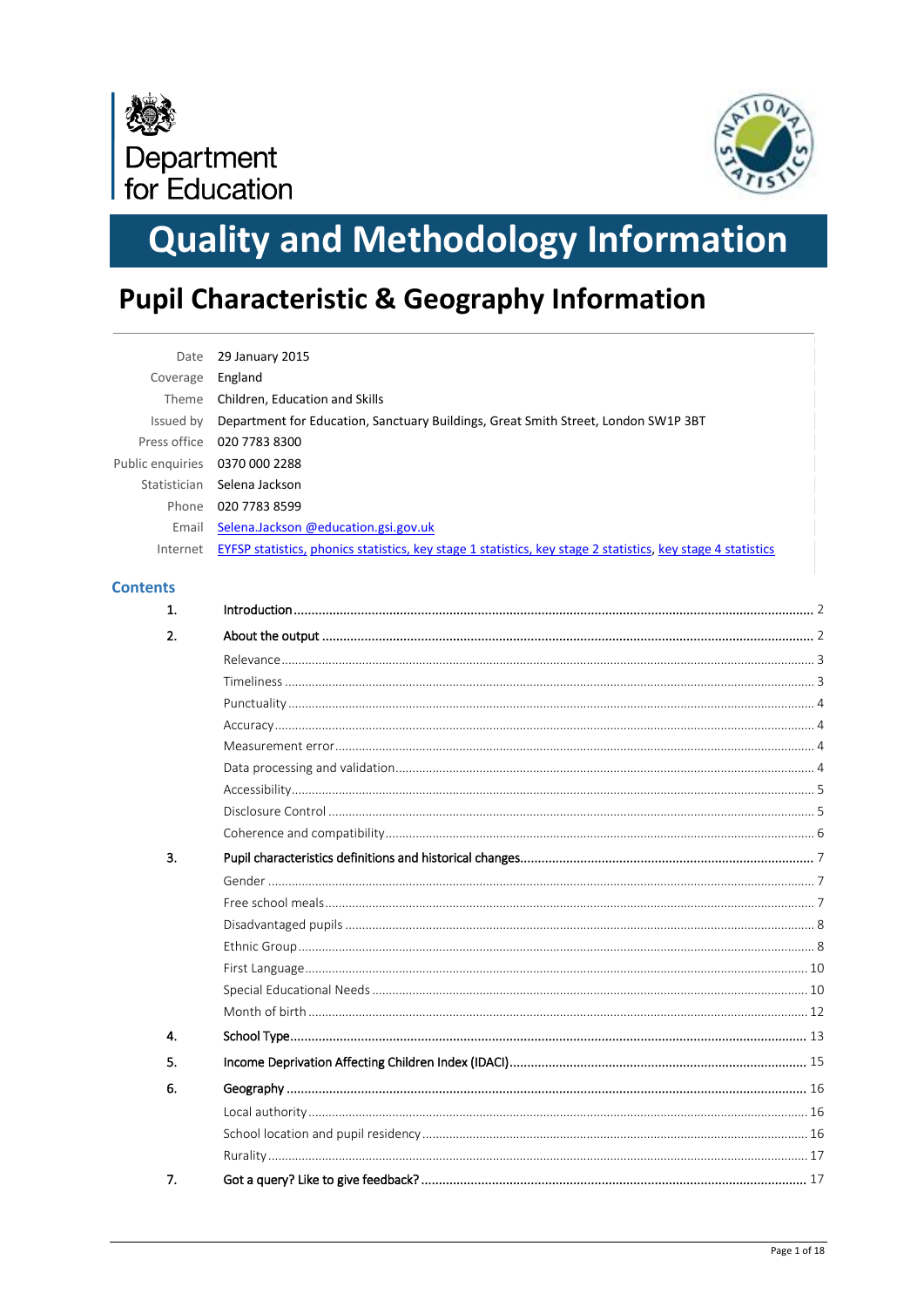## <span id="page-1-0"></span>**1. Introduction**

This document provides an overview of the pupil characteristic information used in the production of each of the statistical first releases (SFRs) that report on pupil attainment at early years, key stage 1, key stage 2 and key stage 4 in England. It provides information on the data sources, their coverage, quality and how the data is validated and processed and is based on the Office for National Statistic[s Guidelines for measuring statistical quality.](http://www.ons.gov.uk/ons/guide-method/method-quality/quality/guidelines-for-measuring-statistical-quality/index.html)

Summary details of the data used in the production of the early years foundation stage profile statistical first releases (EYFSP) and the methodology used to calculate pupil attainment in these publications can be found in the **EYFSP** Methodology document which accompanies SFR39/2014: Early years foundation stage profile results which was published on the 16th October 2014.

An overview of the data used in the production of the phonics, key stage 1, key stage 2 key stage 4 statistical first releases (SFRs) and the methodology used to calculate pupil attainment in these publications can be found in the [Quality and Methodology Information: Attainment](https://www.gov.uk/government/uploads/system/uploads/attachment_data/file/356946/SFR34_2014_Qualityandmethodology.pdf)  [in Primary Schools in England document](https://www.gov.uk/government/uploads/system/uploads/attachment_data/file/356946/SFR34_2014_Qualityandmethodology.pdf) and [GCSE and equivalent results in England](https://www.gov.uk/government/uploads/system/uploads/attachment_data/file/366555/SFR41_2014_QualityandMethodology.pdf)  [methodology document](https://www.gov.uk/government/uploads/system/uploads/attachment_data/file/366555/SFR41_2014_QualityandMethodology.pdf) (key stage 4).

### <span id="page-1-1"></span>**2. About the output**

For EYFSP, Phonics, KS1 and KS2, published figures are taken from the National Pupil Database (NPD) which is a longitudinal database linking the national curriculum assessment results and the school census data detailed above.

For the revised KS4 SFR, performance tables data is used in order to publish at the end of January as NPD data is produced at a later stage. Performance tables data is checked by schools during the September checking exercise during which schools are allowed to amend this data (with the exception of CLA information) to reflect the status of the pupil as at January. The NPD takes updates from later census returns, and this information isn't reviewed by schools. For this reason, there may be slight differences between the final and revised KS4 SFR data.

Further information on the NPD can be found [here](https://www.gov.uk/government/publications/national-pupil-database-user-guide-and-supporting-information) and on the KS4 data collection process [here.](https://www.gov.uk/government/uploads/system/uploads/attachment_data/file/366555/SFR41_2014_QualityandMethodology.pdf)

The pupil characteristics reported in the SFRs are:

- Gender
- Free school meal (FSM) eligibility
- Disadvantaged pupils
- Ethnicity
- First language
- Special educational needs (SEN)
- Month of birth (EYFSP SFR only)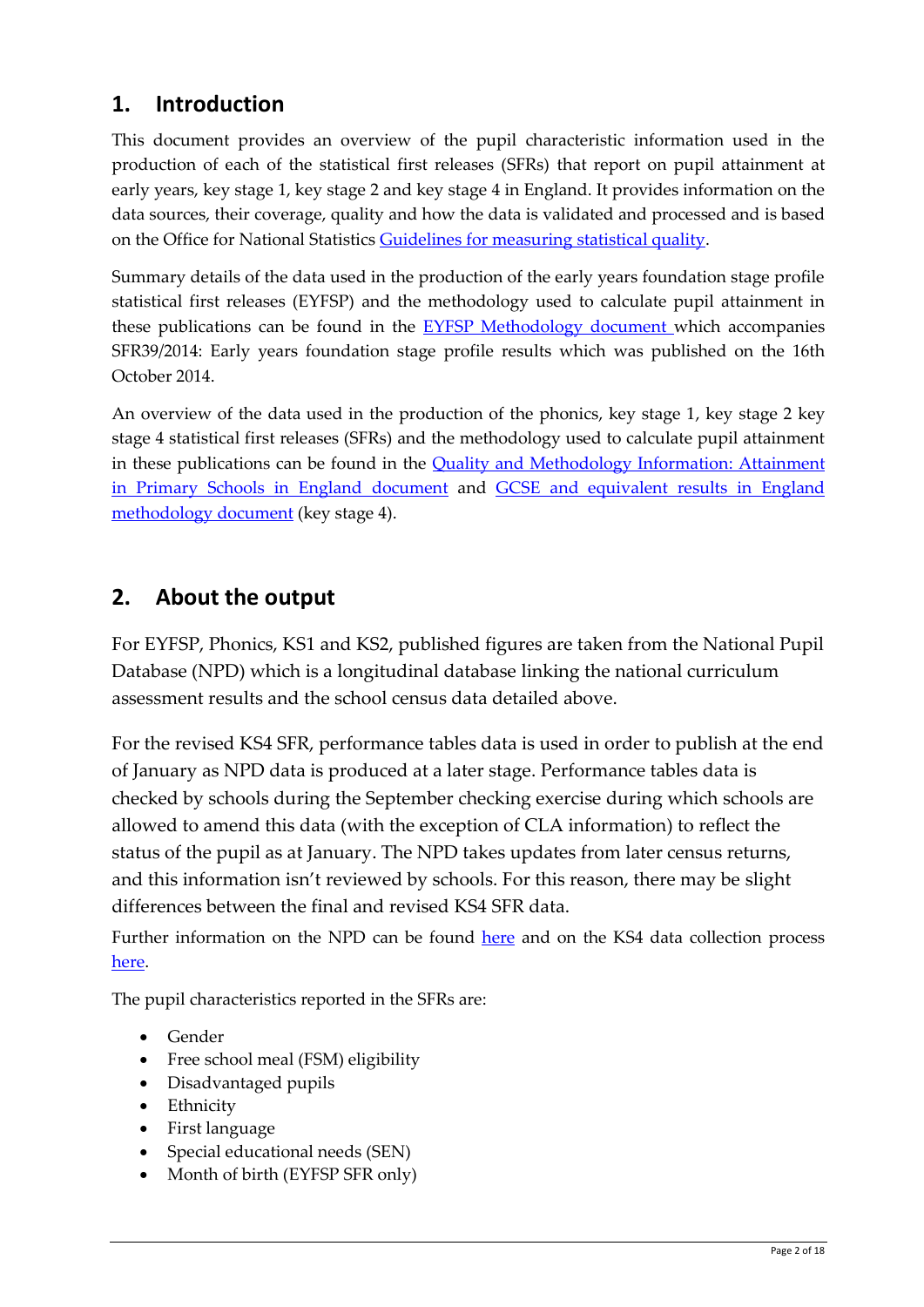#### <span id="page-2-0"></span>Relevance

The key strength of the attainment data is that it is derived from an administrative data collection. This means that it can supply accurate data down to small geographical areas. In addition, the data is merged with other administrative data held by the department (the school census) to provide detailed information on sub-groups of the school population. Pupil level data from different key stages can also be merged so we can monitor attainment for pupils from key disadvantaged groups. More information (including information on users) can be found in the methodology document listed in [section](#page-1-0) one of this document.

#### <span id="page-2-1"></span>Timeliness

The pupil level characteristic information within these SFRs are derived from school census returns made by state-funded schools during a single selected period of the school day and provided to the Department in January each year. It is a statutory requirement for schools under section 537A of The Education Act 1996 to provide a school census return to the Department. School Census information has been published, and detailed information on the coding of ethnicity, free school meal eligibility, English as a first language and special educational needs can be found in the technical notes of SFRs 'Schools, [Pupils and their](https://www.gov.uk/government/publications/schools-pupils-and-their-characteristics-january-2013)  [Characteristics'](https://www.gov.uk/government/publications/schools-pupils-and-their-characteristics-january-2013) published in June and ['Special Educational Needs in England'.](https://www.gov.uk/government/collections/statistics-special-educational-needs-sen)

Data on pupil's attainment is linked with information on pupil's characteristics taken from the [school census](https://www.gov.uk/government/collections/school-census) to produce the [national pupil database](https://www.gov.uk/national-pupil-database-apply-for-a-data-extract) (NPD). More information (including information on users) can be found in the methodology document listed in [section](#page-1-0) one of this document.

The early years foundation stage profile (EYFSP) collection in 2014 required LAs to load the data into the DfE bespoke data collection system; COLLECT by Friday 29 August 2014. Data received by this date has been taken as final and used to inform statistical first releases. No amendments will be accepted after the database is closed and all figures in SFRs are considered final. The department is committed to providing LA and national level analysis of performance as quickly as possible and headline attainment statistics were published on 16th October 7 weeks after the collection closed. Attainment by pupil characteristics has been published 4 weeks later on 20<sup>th</sup> November following matching the EYFSP data to the school census.

Provisional phonics and key stage 1 data, including breakdowns by characteristics has been published in late September/early October (25 September in 2014 – around 9 weeks after the deadline for submission of the attainment data). There is very little change between the provisional and final datasets and the SFR is produced based on the provisional data.

Since 2011, provisional key stage 2 data, including progress between key stage 1 and key stage 2 has been published in mid-September (28 August in 2014 – around 12 weeks after the deadline for submission of teacher assessments). For key stage 2, the extent of change between provisional, revised and final data is slightly larger. We produce a provisional SFR based on the provisional data covering headline national and LA information only. It does not contain any characteristics breakdowns (other than gender) as these are more subject to change, particularly at LA level. Revised key stage 2 data including school level data and breakdowns by characteristics has been published in December.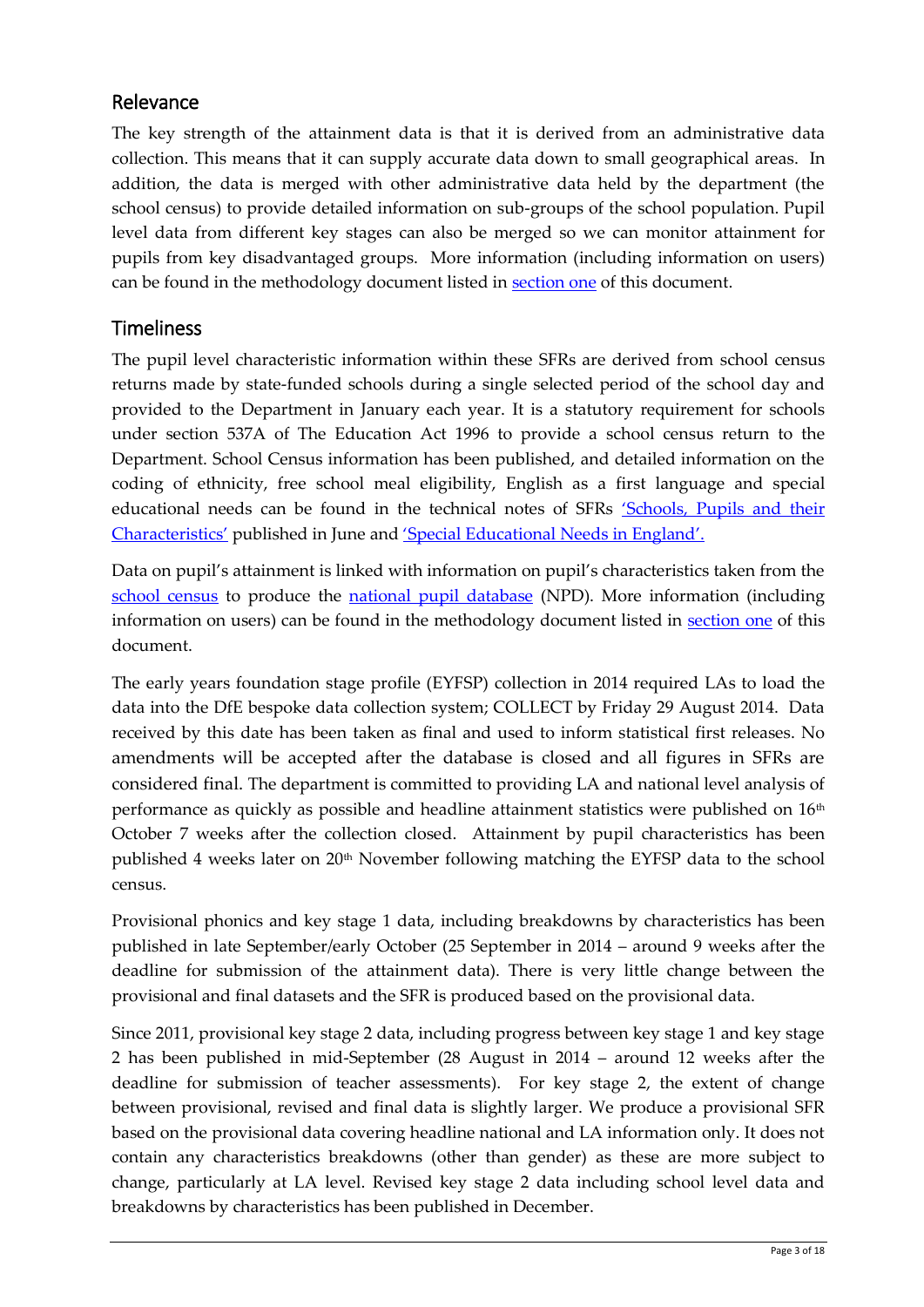Provisional key stage 4 results in England are published in October (23 October in 2014 – around six weeks after the department receives the provisional data from the contractor). As for KS2 above, it does not contain any characteristics breakdowns (other than gender) as these are more subject to change, particularly at LA level. Revised key stage 4 data including school level data and breakdowns by characteristics is published in January.

#### <span id="page-3-0"></span>**Punctuality**

The proposed month of publication is announced on [gov.uk](https://www.gov.uk/government/organisations/department-for-education/about/statistics#forthcoming-publications) at least twelve months in advance and precise dates are announced in the same place at least four weeks prior to publication. In the unlikely event of a change to the pre-announced release schedule, the change and the reasons for it would be announced.

#### <span id="page-3-1"></span>Accuracy

The school census covers all maintained schools which include nursery schools, primary schools, secondary schools, special schools including hospital schools, pupil referral units, community, foundation, voluntary-aided and voluntary-controlled schools, academies and non-maintained special schools. Service children's education schools take part in the census on a voluntary basis. Independent schools and home-schooled pupils do not submit census returns. The census is representative of all pupils who are in state-funded schools who took assessments at the relevant key stage.

#### <span id="page-3-2"></span>Measurement error

The school census relies on information being submitted by each school which may produce measurement error. Schools collect certain information from parents including ethnicity and FSM eligibility, which they might not always be able or willing to provide. The school is also required to classify pupils such as for SEN requirements. For general information on measurement error, please refer to the **EYFSP** Methodology document, Quality and [Methodology Information: Attainment in Primary Schools in England document](https://www.gov.uk/government/uploads/system/uploads/attachment_data/file/356946/SFR34_2014_Qualityandmethodology.pdf) and [GCSE](https://www.gov.uk/government/uploads/system/uploads/attachment_data/file/366555/SFR41_2014_QualityandMethodology.pdf)  [and equivalent results in England methodology document.](https://www.gov.uk/government/uploads/system/uploads/attachment_data/file/366555/SFR41_2014_QualityandMethodology.pdf) For the school census please refer to the [School Census business and technical specifications.](https://www.gov.uk/government/collections/school-census)

#### <span id="page-3-3"></span>Data processing and validation

<span id="page-3-4"></span>The School Census data goes through various levels of checking. Schools input the data into a Management Information System (MIS). The MIS software has built in validation ensuring data is inputted in a consistent format. The validated school census returns are submitted to the Department via the data collection system COLLECT. Validation software routines, including checks against previous terms' returns to ensure historic consistency, are used by the Department before the return is finalised and authorised. Queries flagged by the validation checks are referred back to the LA/school to be resolved. Occasionally, a pupil will appear more than once on the School Census, for example, due to a change of school or dual registration. Rules for deriving the main School Census record have been agreed to eliminate these duplicates. More information (including information on users) can be found in the methodology document listed in [chapter one](#page-1-0) of this document. Information on the validations carried out can be found in the [School Census business and technical](https://www.gov.uk/government/collections/school-census)  [specifications.](https://www.gov.uk/government/collections/school-census)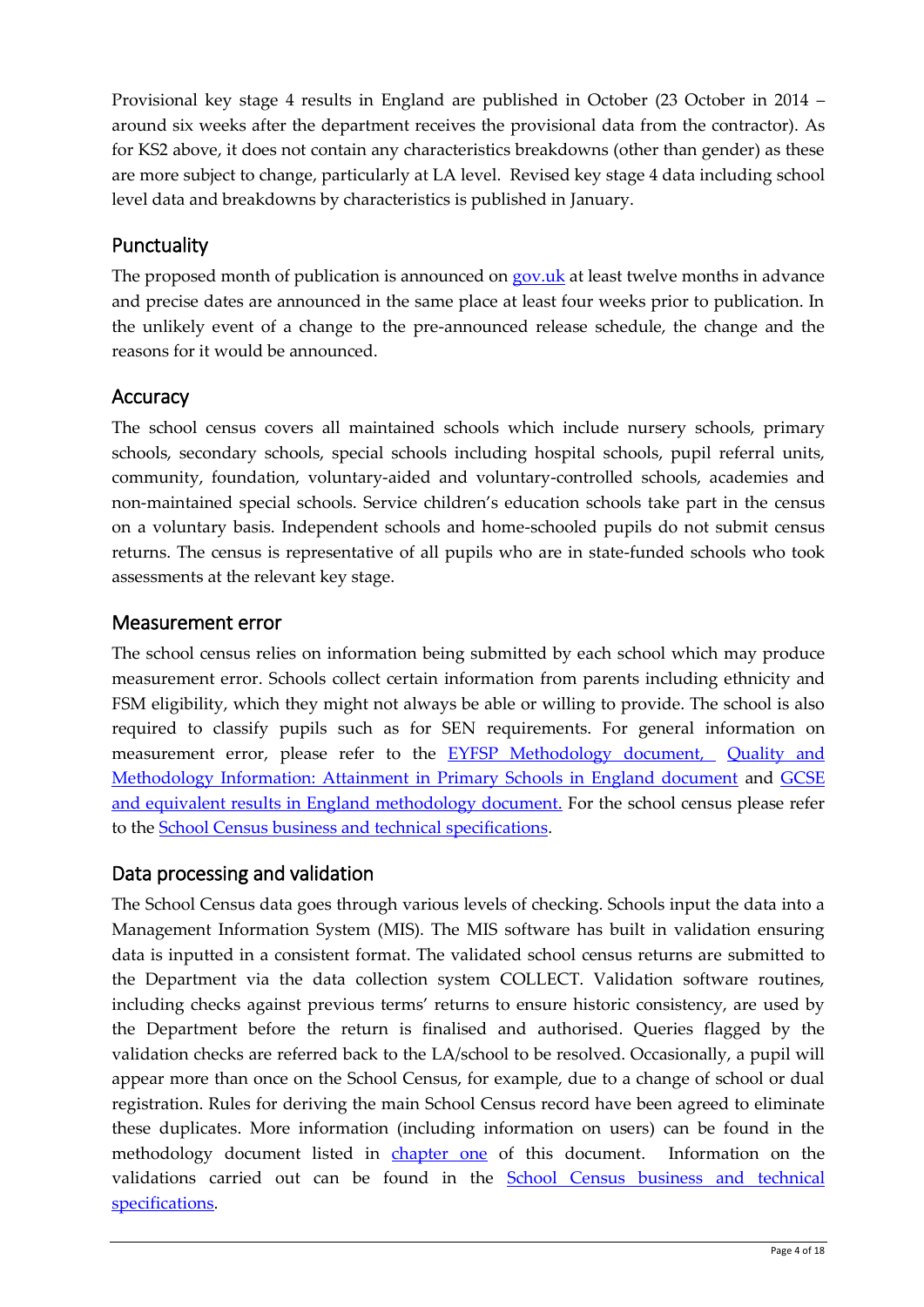#### Accessibility

The SFR text is published in pdf format so that it is accessible to all users irrespective of their choice of software. Care is also taken to ensure that the document meets accessibility guidelines. Key figures are highlighted in the SFR text which draws out the key messages such as changes over time and differences between groups of pupils. Small tables or charts illustrating key figures are also included in the text.

Each SFR is accompanied by formatted excel tables with clear titles which allow general users to find more detail than can be provided in the SFR text. Any important limitations or inconsistencies in the data are mentioned in footnotes so that users don't have to refer to the text or this document. Where there are large numbers of tables, these are split into manageable sections (e.g. national tables in one file, LA tables in a separate file) so that users don't need to download larger files than necessary for their needs.

Underlying data for all the tables and metadata describing that data is also provided in csv format so that users can load this into an analysis package of their choice.

The performance tables website provides a number of ways of searching for schools of interest (e.g. by name of school, by town, within x miles of a postcode or all schools within a LA) and presents the data in a series of web pages showing different aspects of the data. The selected schools are shown in alphabetical order by default but can be sorted by any measure if the user requires ranked data.

Users can also download the data for all schools in either excel or csv format.

Any user wishing to conduct more detailed research or analysis may request an anonymised pupil level extract of the [national pupil database.](https://www.gov.uk/national-pupil-database-apply-for-a-data-extract)

#### <span id="page-4-0"></span>Disclosure Control

The Code of Practice for Official Statistics requires us to take reasonable steps to ensure that our published or disseminated statistics protect confidentiality.

In the statistical first releases, an 'x' indicates that a figure has been suppressed due to small numbers. Values of 1 or 2 or a percentage based on 1 or 2 pupils who achieved, or did not achieve, a particular level are suppressed. Some additional figures have been suppressed to prevent the possibility of a suppressed figure being revealed. This suppression is consistent with the [departmental statistical policy on confidentiality.](http://www.gov.uk/government/uploads/system/uploads/attachment_data/file/190768/Confidentiality_Policy_v4.pdf)

Figures for the Isles of Scilly and City of London are suppressed in the KS1 and phonics SFR as these LAs have a single school and we don't publish school level information for key stage 1 or phonics. Similarly, results for these LAs are suppressed in the provisional key stage 2 SFR but not in the revised key stage 2 SFR. For EYFSP, Phonics, KS1, KS2, regional eligible pupil figures are rounded to the nearest 10 so that it is not possible to derive figures for these LAs by summing the figures for the other LAs in the region. In KS4, regional figures are not rounded and therefore some LA results are suppressed to protect confidentiality.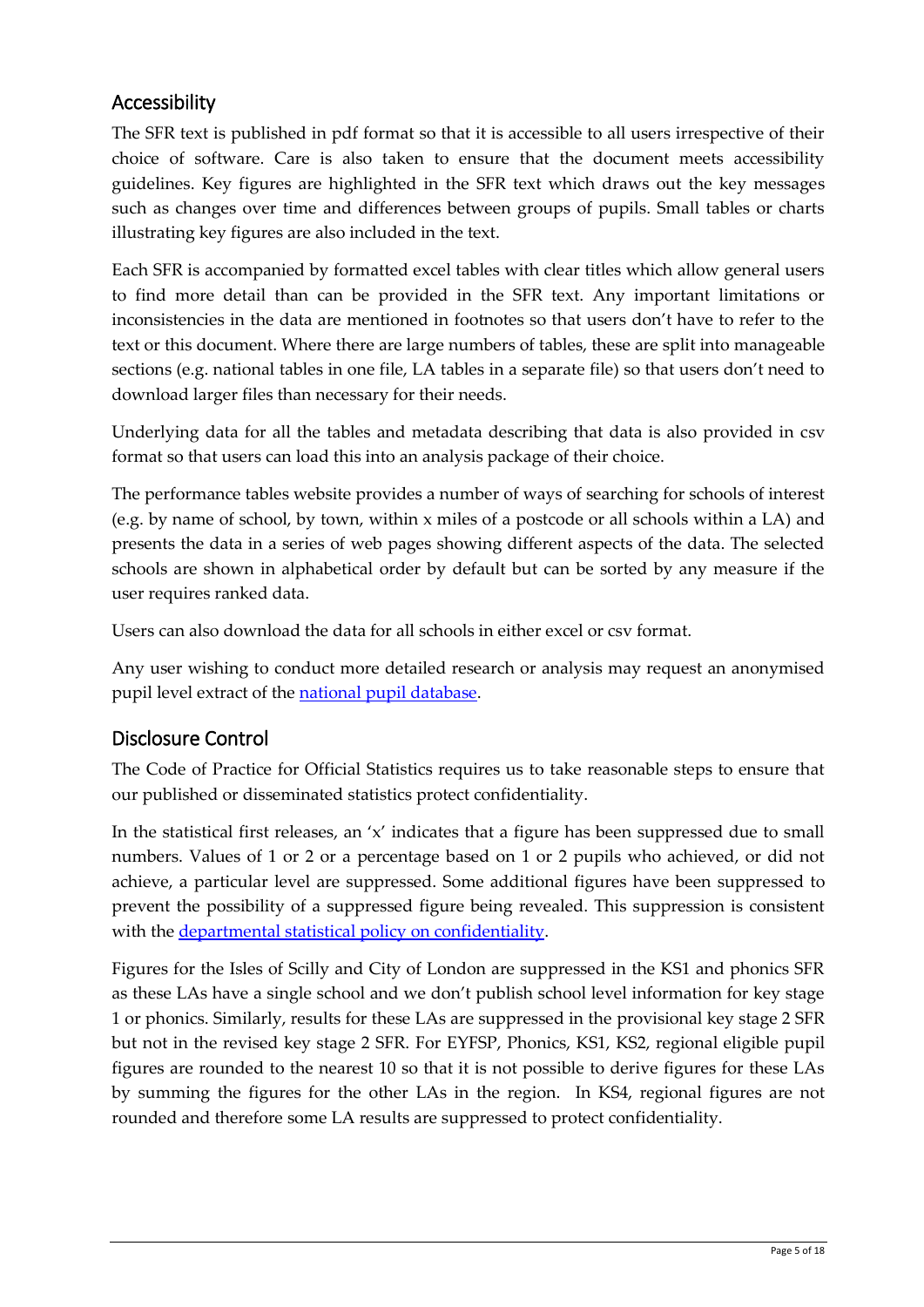#### <span id="page-5-0"></span>Coherence and compatibility

For the early years foundation stage by pupil characteristics statistical first release there are slight differences between the numbers reported in this publication when compared to [SFR39/2014](https://www.gov.uk/government/statistics/early-years-foundation-stage-profile-results-2013-to-2014) published on 16th October 2014. Headline attainment percentages are not affected. Differences are due to the exclusion in the national pupil database (NPD) of LA 702 (service children), shielded pupils, and NPD processing rules to identify duplicate pupil records. Occasionally, a pupil will appear more than once in data, resulting, for example, from a change of school, or dual registration. Rules for deriving the main record and a combined 'best' attainment record for these pupils have been agreed. Where a pupil has more than one result in a subject, the highest level will be taken and all other results discounted. Occasionally a pupil will appear more than once on the census. Rules for deriving the main census record have been agreed to eliminate duplicates based on factors such as enrolment and school type.

For other key stage publications we use the same methodology to produce the data within our SFRs and the performance tables. We also use a dataset produced at the same time for the performance tables and the revised SFR. As a result, the national and LA figures included in both the revised SFR and the performance tables will match. For further information on key stages 1 and 2 please refer to the [Quality and Methodology Information: Attainment in](https://www.gov.uk/government/uploads/system/uploads/attachment_data/file/356946/SFR34_2014_Qualityandmethodology.pdf)  [Primary Schools in England document.](https://www.gov.uk/government/uploads/system/uploads/attachment_data/file/356946/SFR34_2014_Qualityandmethodology.pdf)

There have been some changes to key stage 4 data which make comparisons over time difficult. For further information please refer to the **GCSE** and equivalent results in England [methodology document.](https://www.gov.uk/government/uploads/system/uploads/attachment_data/file/366555/SFR41_2014_QualityandMethodology.pdf)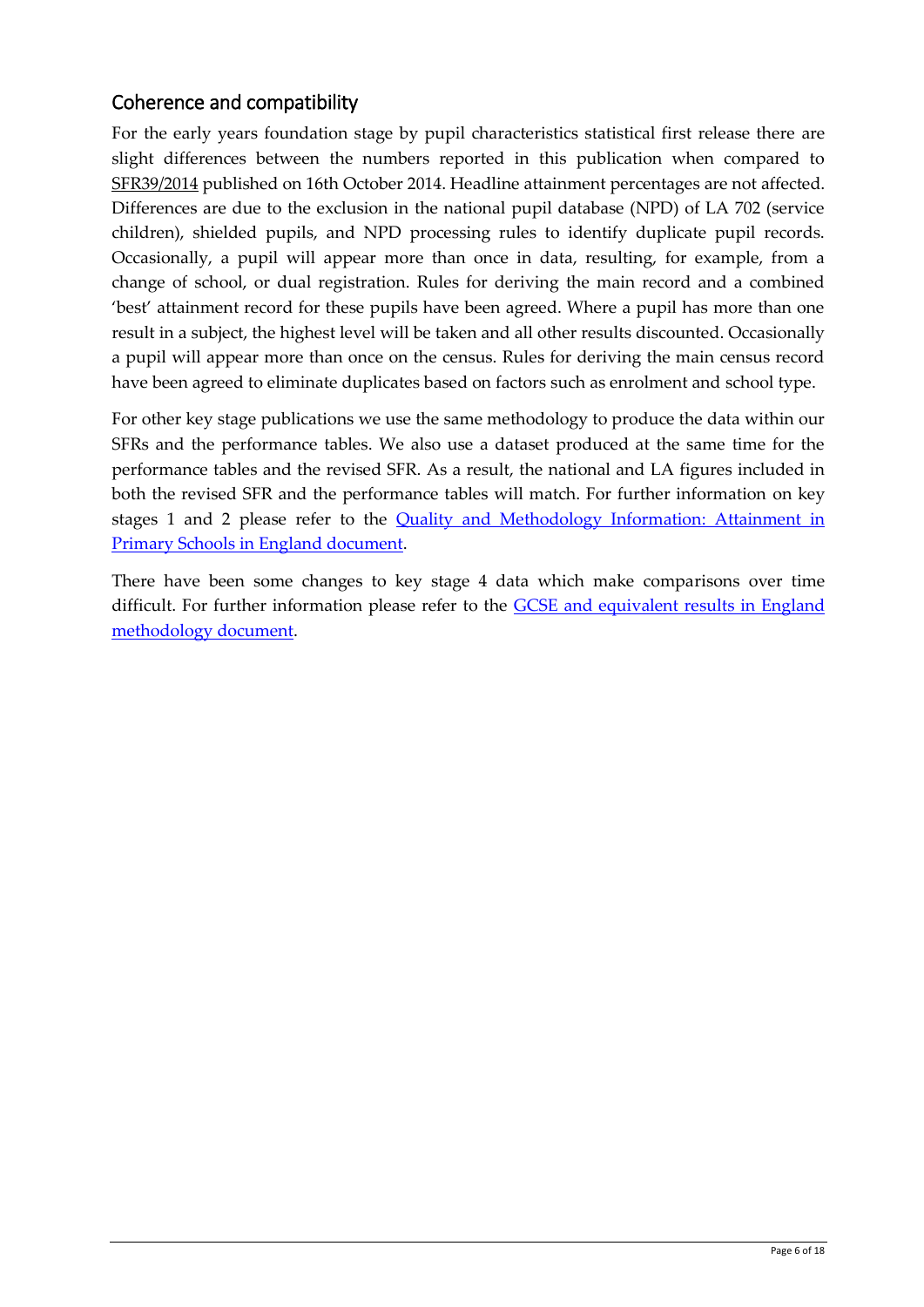## <span id="page-6-0"></span>**3. Pupil characteristics definitions and historical changes**

#### <span id="page-6-1"></span>Gender

The gender of the pupil is recorded as male or female on the [school census.](https://www.gov.uk/government/collections/school-census) In exceptional circumstances a school may be unsure as to which gender should be recorded for a particular pupil. The advice from the department is to record the gender according to the wishes of the pupil and/or parent.

#### <span id="page-6-2"></span>Free school meals

**Free School Meals** (**FSM)** is a binary indicator variable that states whether a pupil's family have claimed eligibility for free school meals in the academic year reported at the time of the annual spring school census for EYFSP, Phonics, KS1 and KS2. Parents are able to claim free school meals if they receive a qualifying benefit. For KS4, performance tables data is used which means that the FSM variable outcome recorded for some pupils in the Spring census may change after the school checking exercise.

Please note: The FSM variable does not relate to pupils who actually received free school meals but those who are eligible to receive free school meals. Pupils not eligible for free school meals or unclassified pupils are described as 'All other pupils' in the SFR.

The list of qualifying benefits has changed over time, but it is currently:

- Income Support
- Income-based Jobseeker's Allowance
- Income-related Employment and Support Allowance
- Support under Part VI of the Immigration and Asylum Act 1999

• The Guarantee element of State Pension Credit Child Tax Credit, provided they are not entitled to Working Tax Credit and have an annual gross income that does not exceed £16,190, as assessed by HM Revenue & Customs. where a parent is entitled to the Working Tax Credit run on – the payment someone receives for a further four weeks after they stop qualifying for Working Tax Credit – their children are entitled to free school lunches

• Children who receive an eligible benefit in their own right are also eligible.

Free school meals are available to pupils who attend sixth forms attached to a maintained school, as long as the course of study began before the pupil reached age 18. Free school meal eligibility relates to those who meet the eligibility criteria and make a claim.

From September 2009 to July 2011, three local authorities participated in a pilot to provide free school meals to maintained primary school children. Durham and Newham provided universal free school meals to all primary pupils, and Wolverhampton extended the current eligibility criteria to include all families in receipt of Working Tax Credit, for primary and secondary pupils.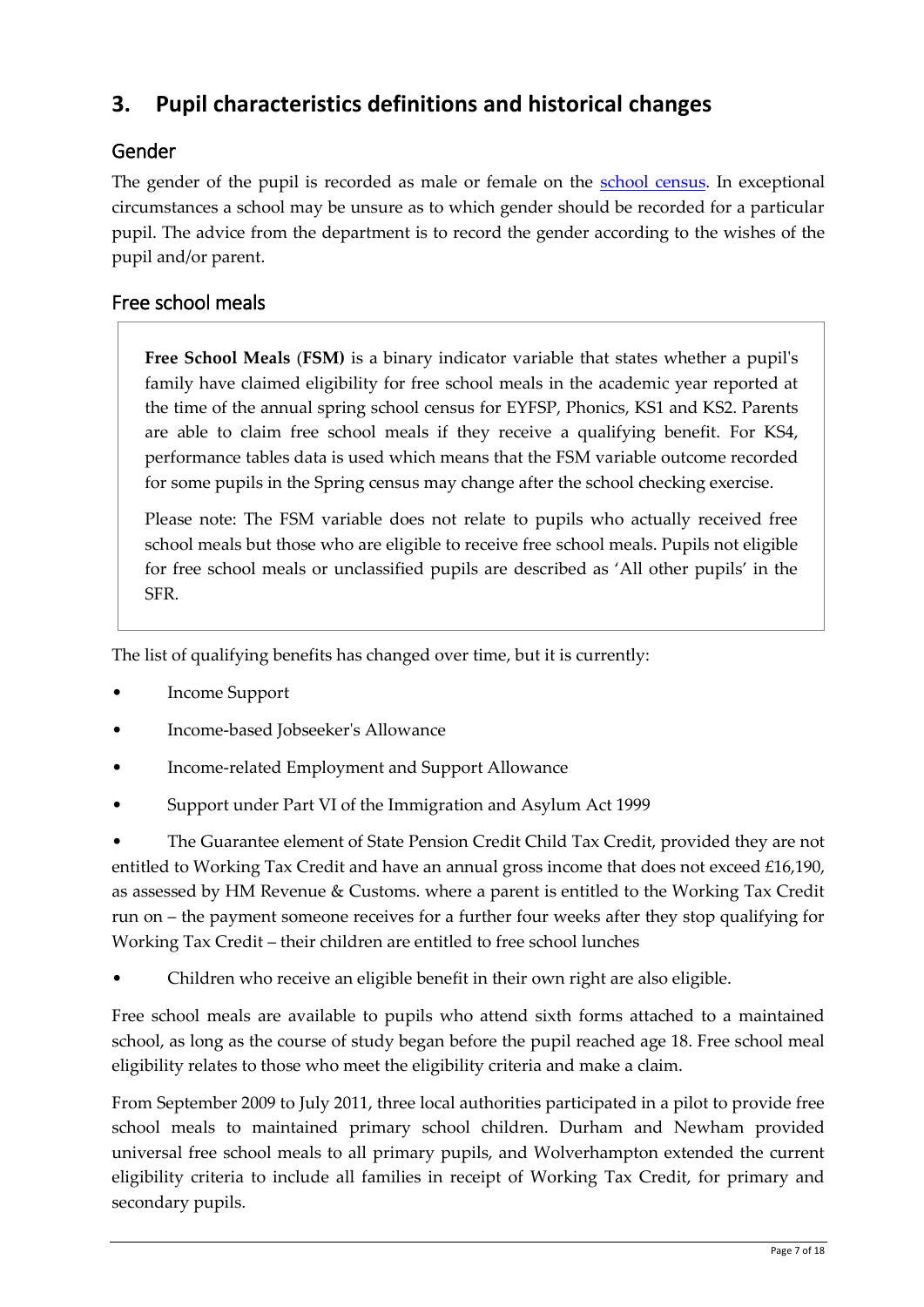For the pilot authorities mentioned above, care should be taken when comparing January 2010 and 2011 free school meal data with previous years' data and subsequent data. It appears that in 2012, Newham continued providing universal free school meals to all their primary pupils.

In the academic year 2011/12, due to local area free school meal initiatives, there was both an under and an over recording of free school meal eligibility in some local authorities. In total the results from 77 schools were affected by this issue, this includes 70 from Southwark, 4 from Bromley and 1 each from Walsall, Bradford and North Somerset. FSM status has since been corrected for Southwark and therefore final 2012 data reported in this release will differ to provisional 2012 figures. The impact on national figures as a result of these mis-recordings in 2012 is considered negligible. This issue was also apparent in data back to 2008 but the impact on national and local figures for these years is considered negligible and no revisions to FSM status have been made.

#### <span id="page-7-0"></span>Disadvantaged pupils

The **disadvantaged pupil** breakdowns presented are defined as pupils known to be eligible for FSM in the previous six years as indicated in any termly or annual school census, pupil referral unit (PRU) or alternative provision (AP) census or are looked after children for more than 6 months.

Information on Looked After Children is collected in the web-based SSDA903 return by local authorities in England. Information in the CLA database is collected at individual level and since 2005-06 includes the Unique Pupil Number (UPN) field. This data is collected annually between April and June for the previous financial year. Once the data has been collected and checked, an extract is produced which is sent to our matching contractors for linking to the NPD. The UPN is the main field used for matching purposes but other information about the child is also used such as date of birth, gender, ethnicity and responsible local authority.

Local authorities are required to update the database every year, including making amendments to previous years' records where there have been changes.

Further information on looked after children and the data items collected in the SSDA903 return can be found in this [looked after children SFR series.](https://www.gov.uk/government/collections/statistics-looked-after-children)

Pre 2012 the definition for disadvantaged pupils was any pupil known to be eligible for FSM on census date, or are looked after children for more than 6 months.

#### <span id="page-7-1"></span>Ethnic Group

Ethnicity is broken down into two main variables: a minor grouping variable and a major groupings variable. Those pupils who have been classified according to their ethnic group and are other than white British are defined as minority ethnic.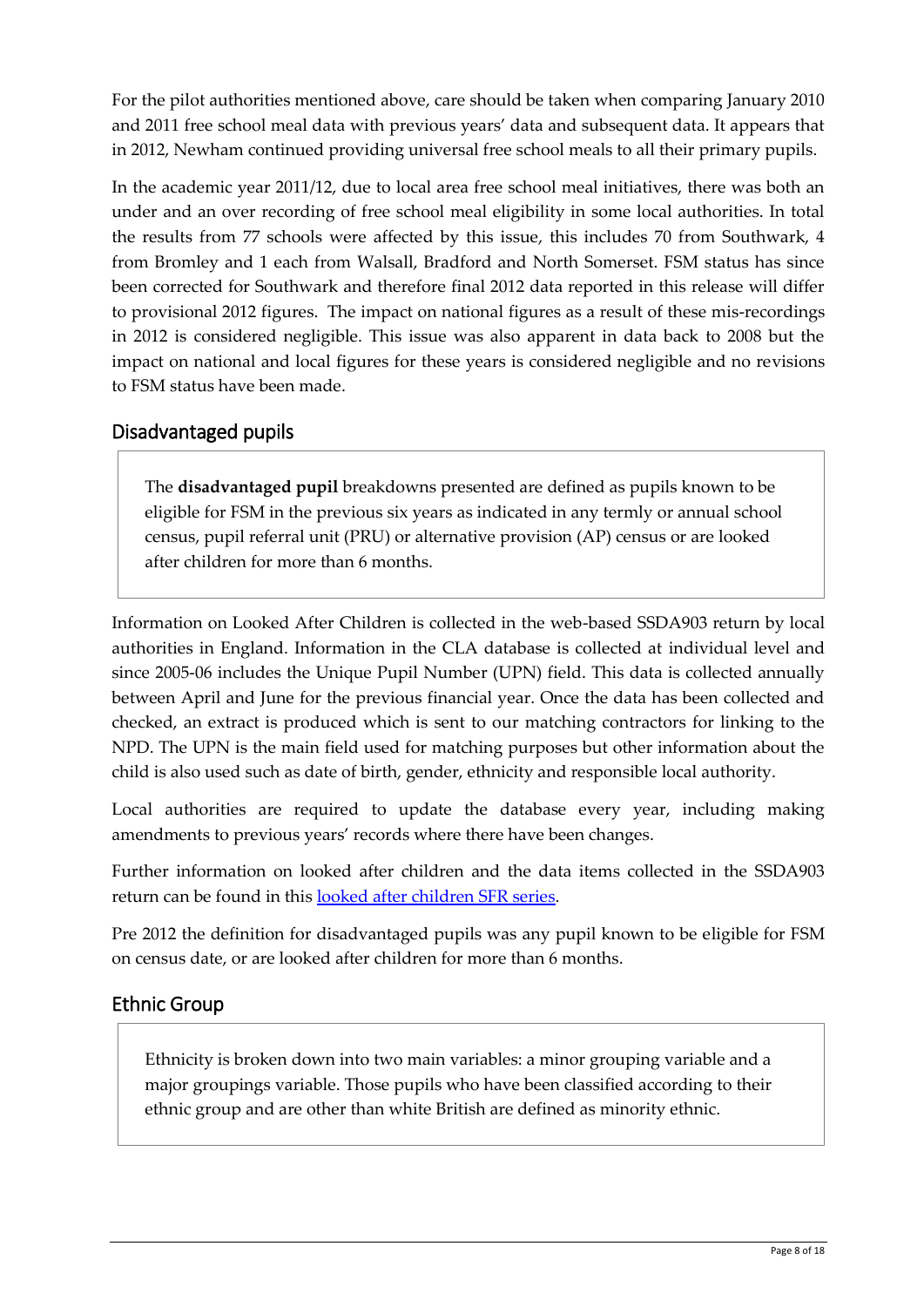This census data item is provided for all pupils aged 5 and over as at the previous 31 August. Where the information has not yet been collected then this is recorded as not yet obtained. If a pupil or parent has refused to give the information then refused is recorded and returned.

Due to the non-mandatory nature of this data item for pupils at foundation stage, coverage when looking at pupils by local authority (LA) varies significantly. In 2014, ethnicity was recorded for 92% of EYFSP pupils; however there are some LAs where more than 50% of pupil's ethnicity is recorded as unclassified. In 2014 these LAs are: Telford & Wrekin, Derbyshire, and Birmingham. Ethnicity breakdowns for these LAs are not shown in the EYFSP LA tables. The impact on national figures as a result of these unclassified pupils is considered negligible.

Ethnicity is a personal awareness of a common cultural identity. Ethnicity relates to how a person feels and not necessarily how they are perceived by others. It is a subjective decision as to which category a person places themselves in and therefore does not infer any other characteristics such as religion, country of origin etc. [Ethnicity monitoring advice](http://webarchive.nationalarchives.gov.uk/20130903145456/http:/www.education.gov.uk/schools/pupilsupport/inclusionandlearnersupport/mea/a0077022/ethnic-monitoring) is available from the Department's website. Table 1 below outlines the DfE main ethnicity categories and descriptions:

| Main category                       | Code                         | Description                         |  |
|-------------------------------------|------------------------------|-------------------------------------|--|
| White                               | <b>WBRI</b>                  | White - British                     |  |
| White                               | <b>WIRI</b>                  | White - Irish                       |  |
| White                               | <b>WIRT</b>                  | Traveller of Irish Heritage         |  |
| White                               | <b>WOTH</b>                  | Any other White Background          |  |
| White                               | <b>WROM</b>                  | Gypsy / Roma                        |  |
| Mixed                               | <b>MWBC</b>                  | White and Black Caribbean           |  |
| Mixed                               | <b>MWBA</b>                  | White and Black African             |  |
| Mixed                               | <b>MWAS</b>                  | White and Asian                     |  |
| Mixed                               | <b>MOTH</b>                  | Any Other Mixed Background          |  |
| Asian or Asian British              | $\mathop{\rm AIND}\nolimits$ | Indian                              |  |
| Asian or Asian British              | <b>APKN</b>                  | Pakistani                           |  |
| Asian or Asian British              | <b>ABAN</b>                  | Bangladeshi                         |  |
| Asian or Asian British              | <b>AOTH</b>                  | Any Other Asian Background          |  |
| <b>Black or Black British</b>       | <b>BCRB</b>                  | <b>Black Caribbean</b>              |  |
| <b>Black or Black British</b>       | <b>BAFT</b>                  | Black - African                     |  |
| Other Ethnic Groups                 | <b>CHNE</b>                  | Chinese                             |  |
| Other Ethnic Groups                 | <b>OOTH</b>                  | Any Other Ethnic Group              |  |
| Refused                             | <b>REFU</b>                  | Refused                             |  |
| <b>Information Not Yet Obtained</b> | <b>NOBT</b>                  | <b>Information Not Yet Obtained</b> |  |

**Table 1: The DfE main ethnicity categories and descriptions**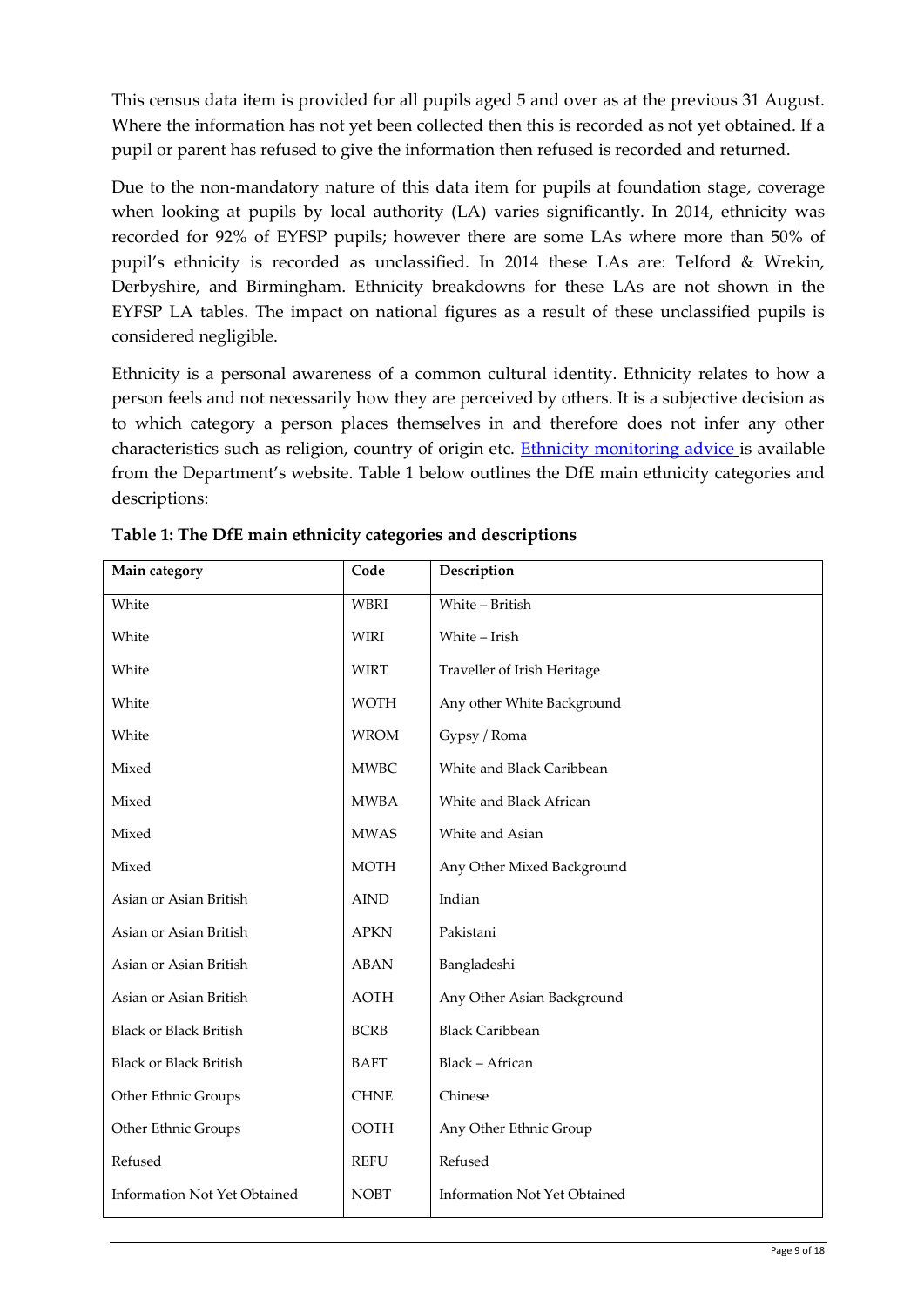<span id="page-9-0"></span>"**First Language**" is the language to which a child was initially exposed during early development and continues to be exposed to this language in the home or in the community.

This is a compulsory data item for all pupils aged 5 and over as at the previous 31 August. As explained in the previous ethnicity section, due to the non-mandatory nature of this data item for pupils at foundation stage there is significant variation in the proportion unclassified when looking at local authority (LA) level. Nationally first language is recorded for 89% of pupils and therefore the impact on national figures as a result of these unclassified pupils is considered negligible. As with ethnicity, pupils with no first language reported appear as 'unclassified' in the national tables and data is not shown in the EYFSP LA tables for those LAs where more than 50% of pupil's first language is recorded as unclassified. Again, as in 2013, the LAs affected are Telford & Wrekin, Derbyshire, and Birmingham.

A first language other than English is where a child was exposed to the language during early development and continues to be exposed to this language in the home or in the community.

If a child was exposed to more than one language (which may include English) during early development the language other than English is recorded, irrespective of the child's proficiency in English. In the case of an older pupil who is no longer exposed to the first language in the home, and who now uses only another language, the school consults with the pupil or parent to determine which language should be recorded.

Where a pupil's first language is not English, schools may record specific languages from the extended language codeset or continue to use codes from the short codeset used in PLASC 2006. ENB (Not known but believed to be English) and OTB (Not known but believed to be other than English) are appropriate where a pupil's first language is not known with absolute certainty because the parents have not responded to enquiries, but the school can judge with a high degree of confidence whether it is English or not.

An LA may specify that schools should use a particular subset of language codes but it is for the school to decide whether or not to record specific languages.

#### <span id="page-9-1"></span>Special Educational Needs

The **SEN** variable indicates whether a pupil has learning difficulties or disabilities that make it harder for them to learn than most children of the same age.

Pupils with special educational needs comprise those at School Action, School Action Plus or with statements of SEN:

**School Action** – where extra or different help is given, from that provided as part of the school's usual curriculum.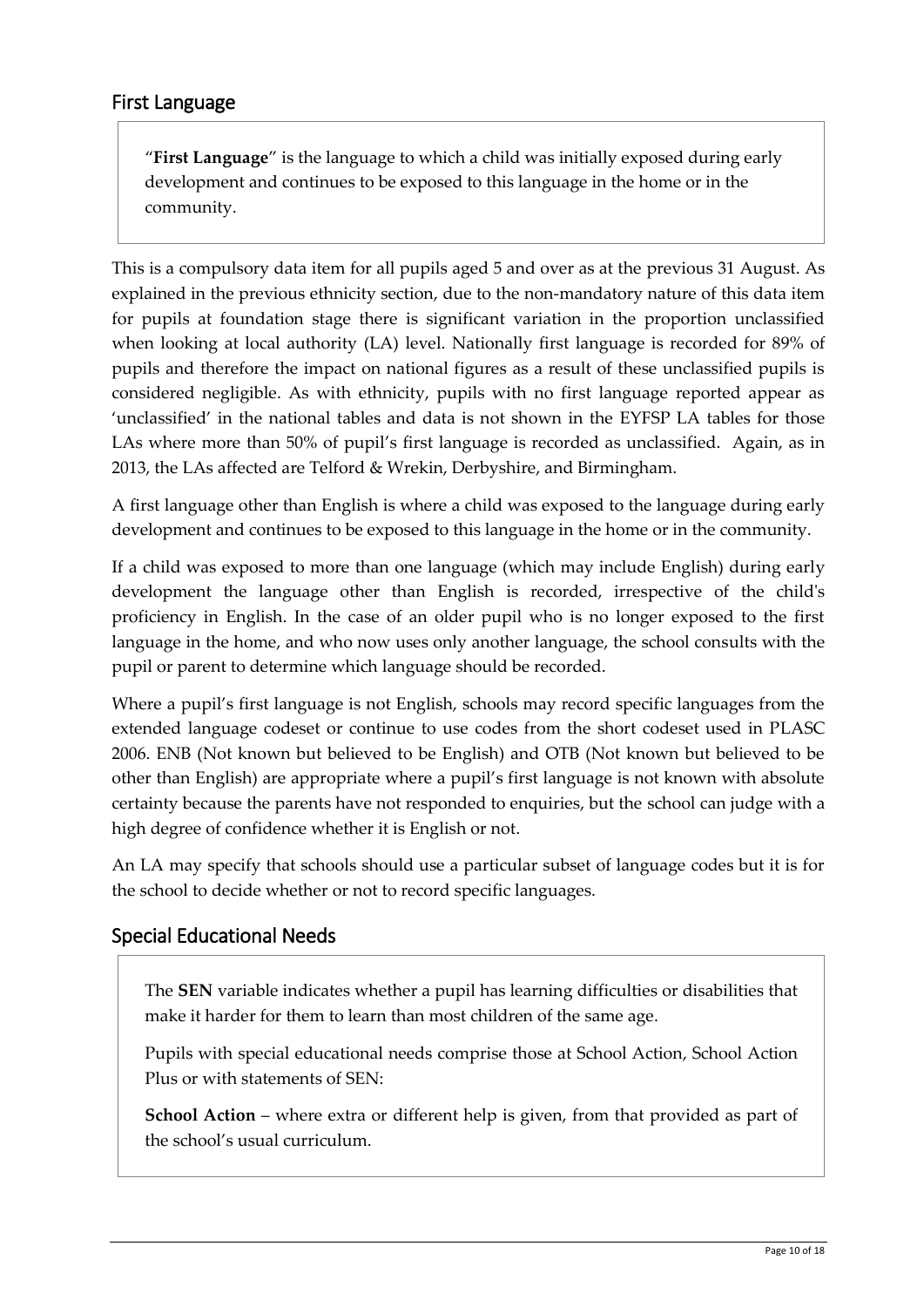**School Action Plus** – where the class teacher and the SENCO receive advice or support from outside specialists (the specialist teacher, an educational psychologist, a speech and language therapist or other health professionals).

**Statement** – a pupil has a statement of SEN when a formal assessment has been made. A document setting out the child's needs and the extra help they should receive is in place.

#### **Pupil SEN provision**

This data item will be collected in the census collections for all pupils on roll on census day for EYFSP, Phonics, KS1 and KS2. **For KS4, performance tables data is used which means that the SEN variable outcome recorded for some pupils in the Spring census may change after the school checking exercise.** Pupil SEN provision types and their codes are outlined in table 2.

| Table 2: Valid provision types under the <u>Special Education Needs: Code of Practice</u> |  |  |  |  |  |  |
|-------------------------------------------------------------------------------------------|--|--|--|--|--|--|
|-------------------------------------------------------------------------------------------|--|--|--|--|--|--|

| Code | Description                                   |
|------|-----------------------------------------------|
| N    | No Special Educational Need                   |
|      | School Action or Early Years Action           |
|      | School Action Plus or Early Years Action Plus |
|      | Statement                                     |

#### **Pupil SEN Type**

The pupil SEN type field records the nature of a pupil's special educational need. The primary need and, if appropriate, their secondary need should be recorded. These are outlined in table 3.

| Code        | Description                                |
|-------------|--------------------------------------------|
| <b>SPLD</b> | Specific Learning Difficulty               |
| <b>MLD</b>  | Moderate Learning Difficulty               |
| <b>SLD</b>  | <b>Severe Learning Difficulty</b>          |
| <b>PMLD</b> | Profound & Multiple Learning Difficulty    |
| <b>BESD</b> | Behaviour, Emotional & Social Difficulties |
| <b>SLCN</b> | Speech, Language and Communication         |
|             | <b>Needs</b>                               |
| НI          | Hearing Impairment                         |
| VI          | Visual Impairment                          |
| <b>MSI</b>  | Multi-Sensory Impairment                   |
| PD          | Physical Disability                        |
| <b>ASD</b>  | Autistic Spectrum Disorder                 |
| <b>OTH</b>  | Other Difficulty / Disability              |

#### **Table 3: Pupil SEN type**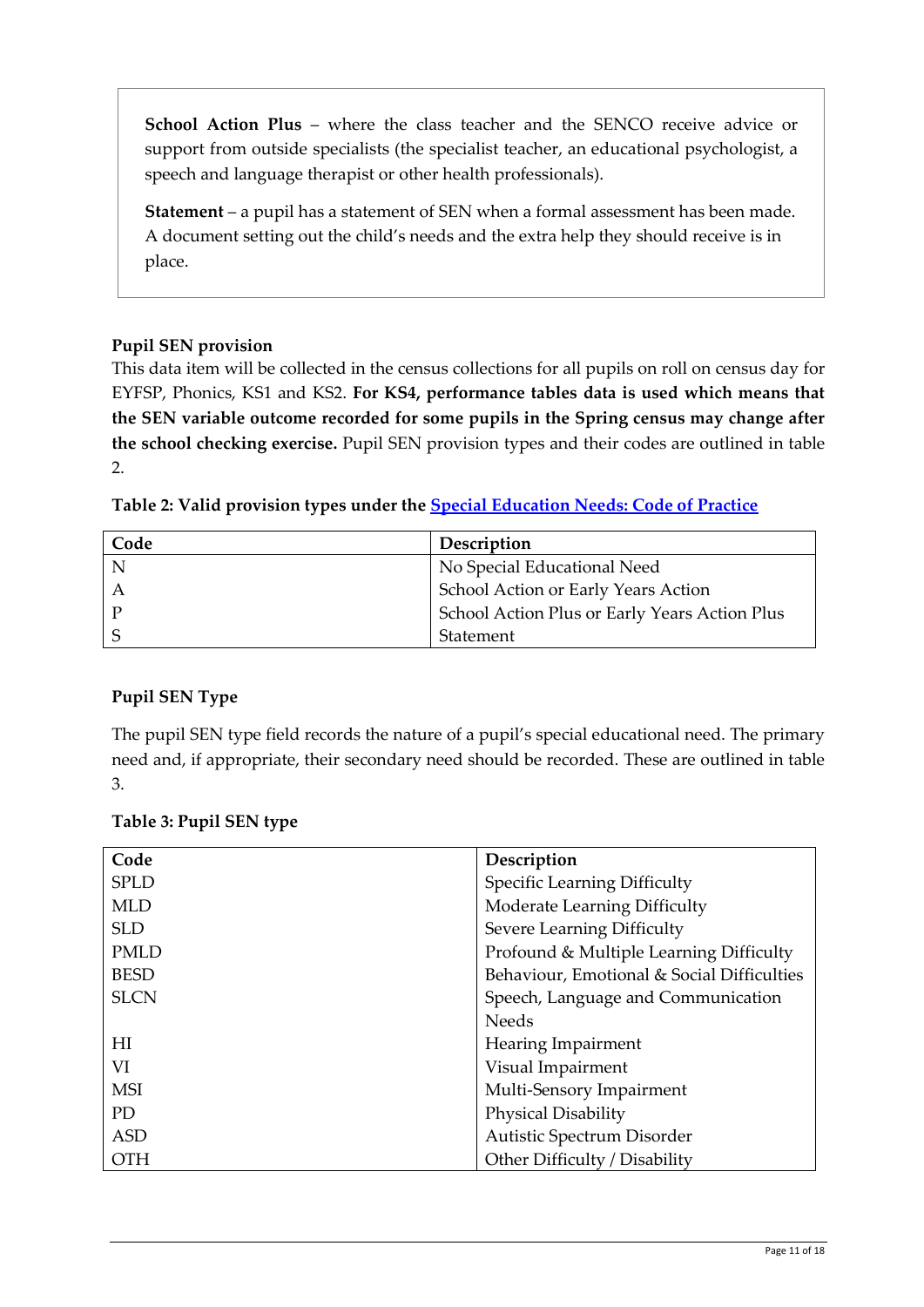#### **Pupil SEN Type ranking**

This indicates the rank order of a pupil's special educational need, recorded in Pupil SEN type. The most significant, or primary need, is ranked as 1 and the secondary as 2. Only two rankings are collected in the School Census and no two needs are given the same ranking.

This data item is collected in the Spring Census only for all pupils on roll on census day with an SEN Provision of P (School Action Plus or Early Years Action Plus) or S (Statement).

It is anticipated that a history of provision should be recorded within a school's management information system (MIS).

#### Month of birth

Autumn born children may have attended nursery for a longer period of time before they enter the final year of the EYFS (ie reception year) than pupils born at other times of the year. For this reason attainment by month of birth has been included in the EYFSP SFR.

Month of birth for each pupil has been classified as below in the EYFSP SFR:

| Autumn born $=$ | September, October, November or December |
|-----------------|------------------------------------------|
| Spring born $=$ | January, February, March or April        |
| Summer born $=$ | May, June, July or August                |

In 2014 the standard dates of birth for the EYFS academic year run from the 1st September 2008 to the 31<sup>st</sup> August 2009. Pupils born outside of the standard reported academic year have been classified as the lower or upper grouping e.g. a pupil born on 31st August 2008 or before will be classified as autumn born and a pupil born 1st September 2009 or after summer born.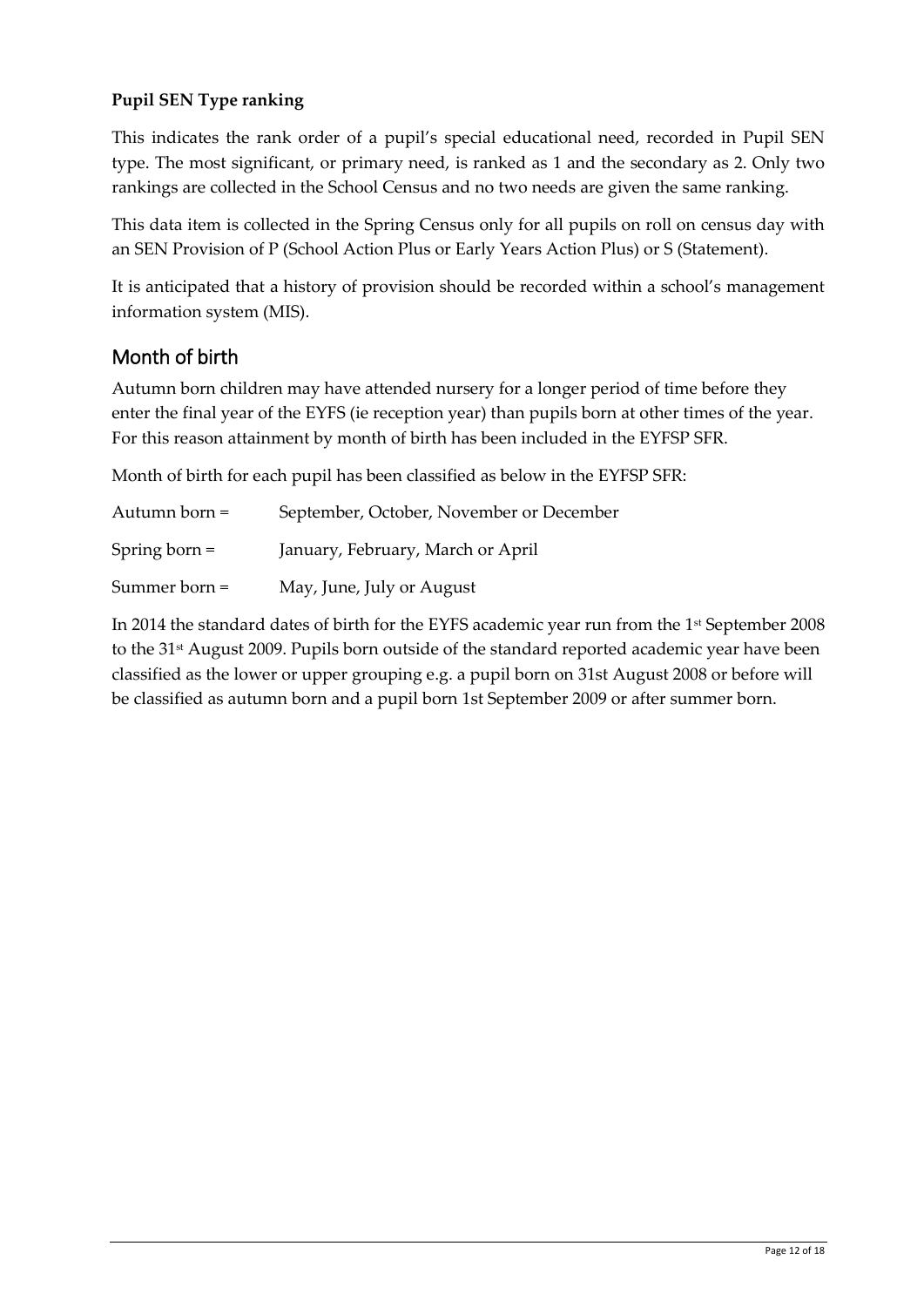## <span id="page-12-0"></span>**4. School Type**

The school types are taken from **Edubase** and are given as at 11 September at the start of the academic year. They are defined as follows:

#### **Table 4: School Types**

| Academy Sponsor Led                          | Sponsored academies are all-ability, state-funded schools established<br>and managed by sponsors from a wide range of backgrounds,<br>including high performing schools and colleges, universities,<br>individual philanthropists, businesses, the voluntary sector, and the<br>faith communities.                                                                                                                                                                                                                                                                                                             |
|----------------------------------------------|----------------------------------------------------------------------------------------------------------------------------------------------------------------------------------------------------------------------------------------------------------------------------------------------------------------------------------------------------------------------------------------------------------------------------------------------------------------------------------------------------------------------------------------------------------------------------------------------------------------|
| Academy Converter                            | Schools that have chosen through Governing Body Resolution and<br>application to the Secretary of State to become an academy under the<br>Academies Act 2010.                                                                                                                                                                                                                                                                                                                                                                                                                                                  |
| Free School                                  | Free Schools are all-ability state-funded schools set up in response to<br>what local people say they want and need in order to improve<br>education for children in their community. They have the same legal<br>requirements as academies and enjoy the same freedoms and<br>flexibilities. Free schools are an extension of the academies<br>programme and the first free schools were opened in 2011.                                                                                                                                                                                                      |
| <b>City Technology College</b>               | Independent all-ability, non-fee-paying schools offering pupils the<br>opportunity to study a curriculum geared, with the help of private<br>sector sponsors, towards the world of work. The CTC programme<br>was established in the late 1980s by the Conservative government<br>under the terms of the Education Reform Act 1988.                                                                                                                                                                                                                                                                            |
| Studio School                                | Studio schools are all-ability and mixed sex state funded schools,<br>independent of local authorities. They are an innovative new model<br>of educational provision, delivering mainstream qualifications<br>through practical project-based learning. They are not extensions or<br>conversions from existing provision, but are new 14-19 academies,<br>typically with around 300 pupils. The first studio schools were<br>established in 2010.                                                                                                                                                             |
| <b>University Technical</b><br>College (UTC) | UTCs are all-ability and mixed sex state funded schools, independent<br>of local authorities. They are not extensions of or conversions from<br>existing provision, but new 14-19 Academies, typically with 500-800<br>pupils. UTCs specialise in subjects that need modern, technical,<br>industry-standard equipment, such as engineering and construction,<br>and teach these disciplines alongside business skills and a broad,<br>general education. Pupils integrate academic study with practical<br>learning, studying core GCSEs alongside technical qualifications. The<br>first UTC opened in 2010. |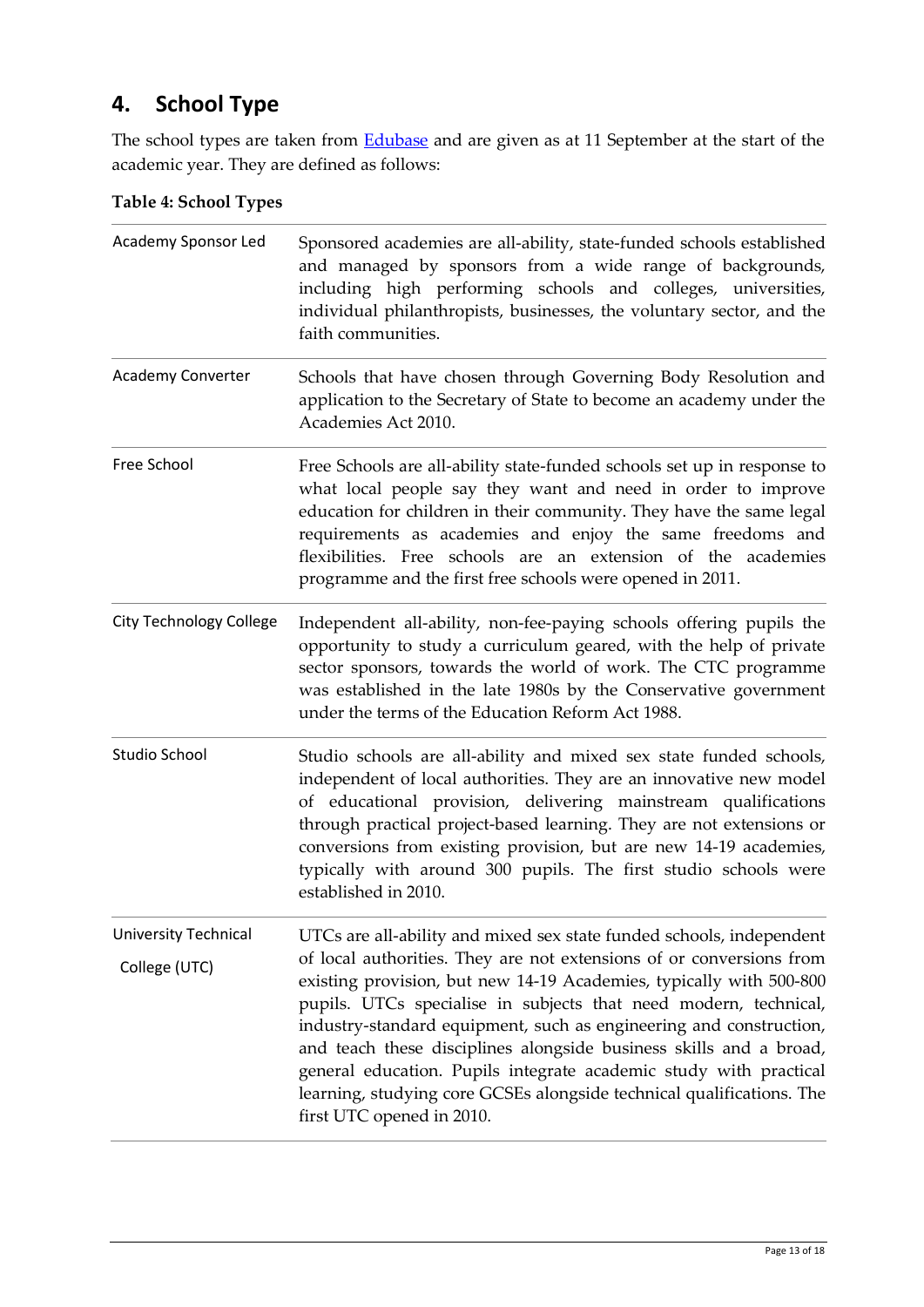| LA maintained school               | Schools fully or partially under LA control that are state-funded,<br>mainly by the Dedicated Schools Grant. These include community<br>schools, foundation schools, voluntary aided school and voluntary<br>controlled schools and also LA maintained special schools. |
|------------------------------------|-------------------------------------------------------------------------------------------------------------------------------------------------------------------------------------------------------------------------------------------------------------------------|
| Registered<br>independent school   | Any school which provides full time education for 5 or more pupils<br>of compulsory school age, which is not state-funded or a non-state-<br>funded special school.                                                                                                     |
| Independent special<br>school      | Approved by the Secretary of State for Education. They are run on a<br>not-for-profit basis by charitable trusts and normally cater for<br>children with severe and/or low incidence special educational needs.<br>This group includes non-maintained special schools.  |
| State-funded school                | Includes LA maintained schools, academies, free schools, City<br>Technology Colleges and state-funded special schools (excluding<br>hospital schools, pupil referral units, alternative provision and<br>independent schools).                                          |
| State-funded<br>mainstream schools | Includes LA maintained mainstream schools, academies, free schools,<br>City Technology Colleges (excluding all special schools, pupil referral<br>units, alternative provision and independent schools).                                                                |
| State-funded special<br>schools    | Includes LA maintained special schools, academy sponsor led special<br>schools, academy special schools and special free schools.                                                                                                                                       |
| All independent                    | Includes independent schools, independent special schools and non-<br>maintained special schools.                                                                                                                                                                       |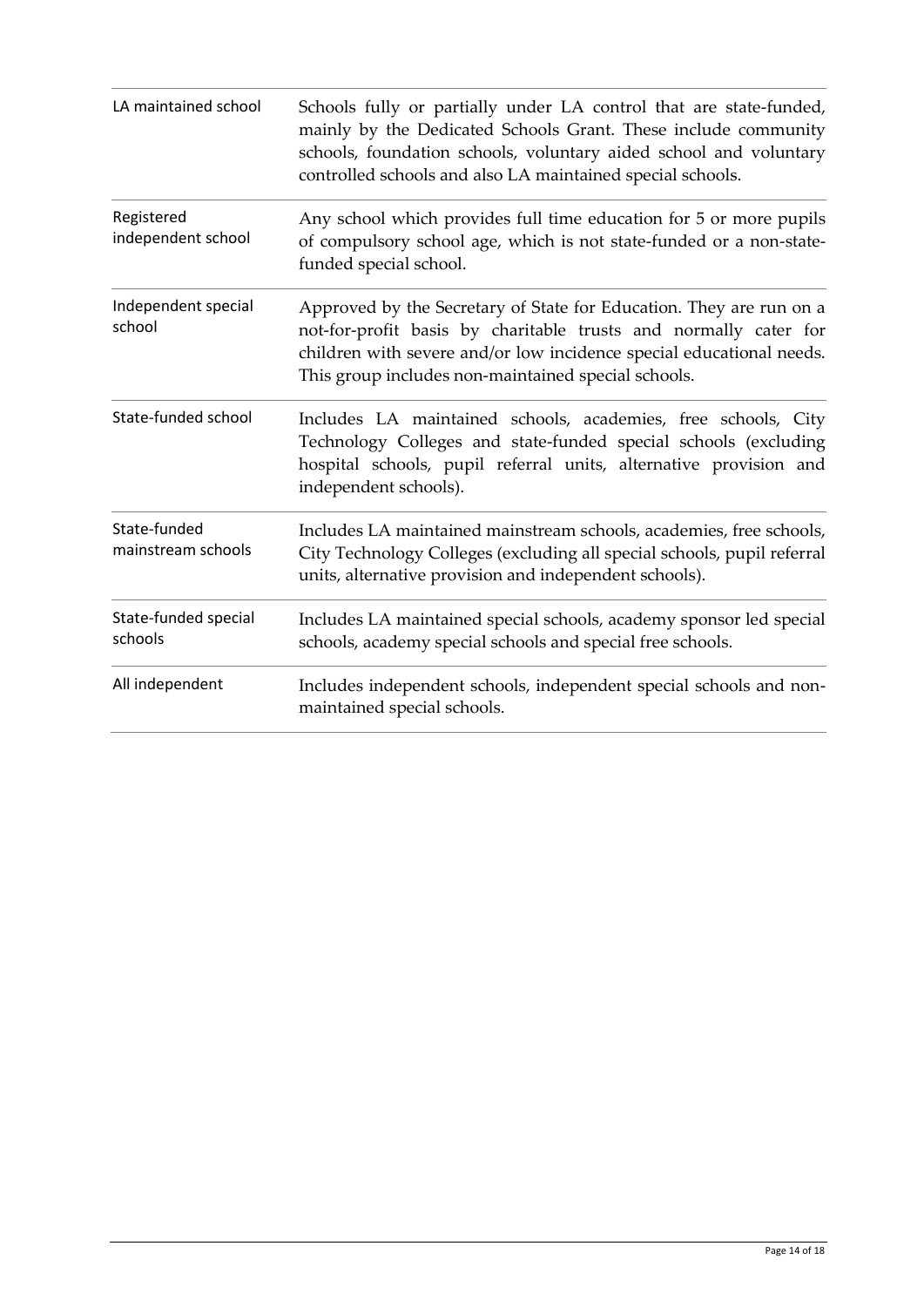### <span id="page-14-0"></span>**5. Income Deprivation Affecting Children Index (IDACI)**

**IDACI** is provided by the Department for Communities and Local Government (DCLG). The index is based on Super Output Areas (SOAs) in England defined by 2001 census data. Each SOA is given a rank between 1 and 34,378 where 1 is the most deprived SOA.

IDACI is a subset of the Income Deprivation Domain of the Index of Multiple Deprivation (IoD). Each SOA is given a score showing the percentage of pupils aged under 16 that live in families that are income deprived, i.e. they are in receipt of certain benefits and their equivalised income is below 60% of median before housing costs. Further information about IDACI can be found [here.](https://www.gov.uk/government/publications/english-indices-of-deprivation-2010)

The IDACI bands used in these publications are based on 2010 IDACI scores. IDACI band breakdowns for 2008, 2009 and 2010 are based on 2007 IDACI scores and IDACI tables for 2007 and earlier are based on 2004 IDACI scores, so care should be taken when using IDACI scores from earlier years.

Following the 2011 Census, 2.6 per cent of OAs have been modified using the 2011 Census population data and a new set of OAs/SOAs now exist and are known as the 2011 OAs/SOAs. 1.1% of LSOAs are affected by the change. DCLG will not be revising the 2010 IoD. However guidance is available on how IoD can be approximated to the new LSOAs.

In the past, the Department for Education has used figures for children who reside in the 30 per cent most deprived super output areas in England (IDACI deciles 0-10, 10-20 and 20-30) as a marker for deprivation. This target was introduced following the 2004 Spending Review and was a recognised way of identifying deprived wards. These figures are no longer used to measure progress against Government Public Service Agreement (PSA) targets and have not been since 2008; however, they are still included in recent publications for information and to allow comparison over time.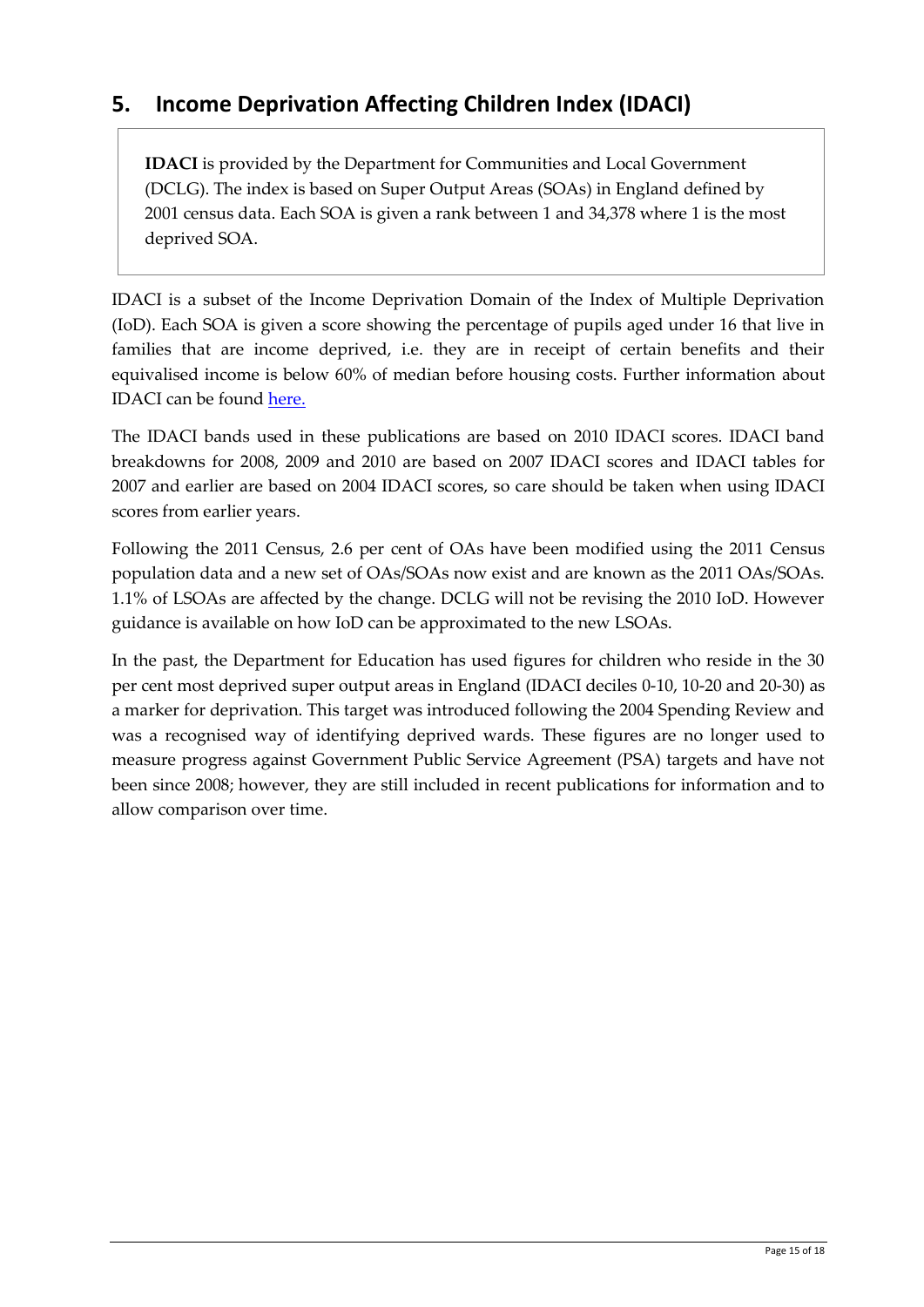## <span id="page-15-0"></span>**6. Geography**

Geographic data which is matched to DfE data collections and used in all official statistics is provided by ONS Geography, a business unit of ONS that provides the geographic data and services that support the production of high quality statistics.

The ONS's presentation guidance for administrative areas sets out the recommended standard for presenting and publishing statistics at regional and sub-regional levels in the UK ONS [guidance: presenting statistics for administrative areas.](http://www.ons.gov.uk/ons/guide-method/geography/geographic-policy/best-practice-guidance/presentation-order-guidance/administrative-areas/index.html)

The geography structures and codes used in the production of pupil characteristic SFRs can be downloaded from the [ONS geography portal.](https://geoportal.statistics.gov.uk/geoportal/catalog/main/home.page)

#### <span id="page-15-1"></span>Local authority

Local authority (LA) tables show the LA that maintains the school which returned a pupil's attainment record for the relevant key stage. This data is collected as part of the key stage collection.

The current local government structure has 152 'upper tier' authorities, which all have the function of local education authority.

#### <span id="page-15-2"></span>School location and pupil residency

Tables showing attainment by either school location or pupil residency are created by matching the relevant school or pupil postcode to a cut of the National Statistics Postcode Lookup (NSPL), an ONS product available on the ONS open geography portal. Since 2012 the February cut of the NSPL has been used annually to match on geography fields. Prior to 2012 the May version of the NSPL was used.

The local authority district is an example of a geographic field matched from the National Statistics Postcode Lookup (NSPL). Tables are included in the pupil characteristic SFRs showing the LAD based on either the pupil's postcode or the school's postcode (KS2 and KS4 only).

The term 'local authority district (LAD)' refers to the lower tier of local government. This includes non-metropolitan districts, metropolitan districts, unitary authorities and London boroughs. Structural changes to local government in England were effected on 1 April 2009, whereby a number of new unitary authorities were created in parts of the country which previously operated a 'two-tier' system of counties and districts. The current structure consists of 326 'lower tier' authorities (LADs).

Further changes to the LADs of St Albans and Welwyn Hatfield have been operative from 1 April 2012. Changes to the unitary authority of Northumberland, the metropolitan district of Gateshead and the non-metropolitan districts of East Hertfordshire and Stevenage, have all been operative from 1 April 2013. As the boundaries have changed new codes have been allocated, although the names remain the same. Codes are shown in the tables as those relevant to the district at the start of the academic year reported.

Further information on local government restructuring can be found at ONS guidance: local [government restructuring.](http://www.ons.gov.uk/ons/guide-method/geography/beginner-s-guide/administrative/our-changing-geography/local-government-restructuring/index.html)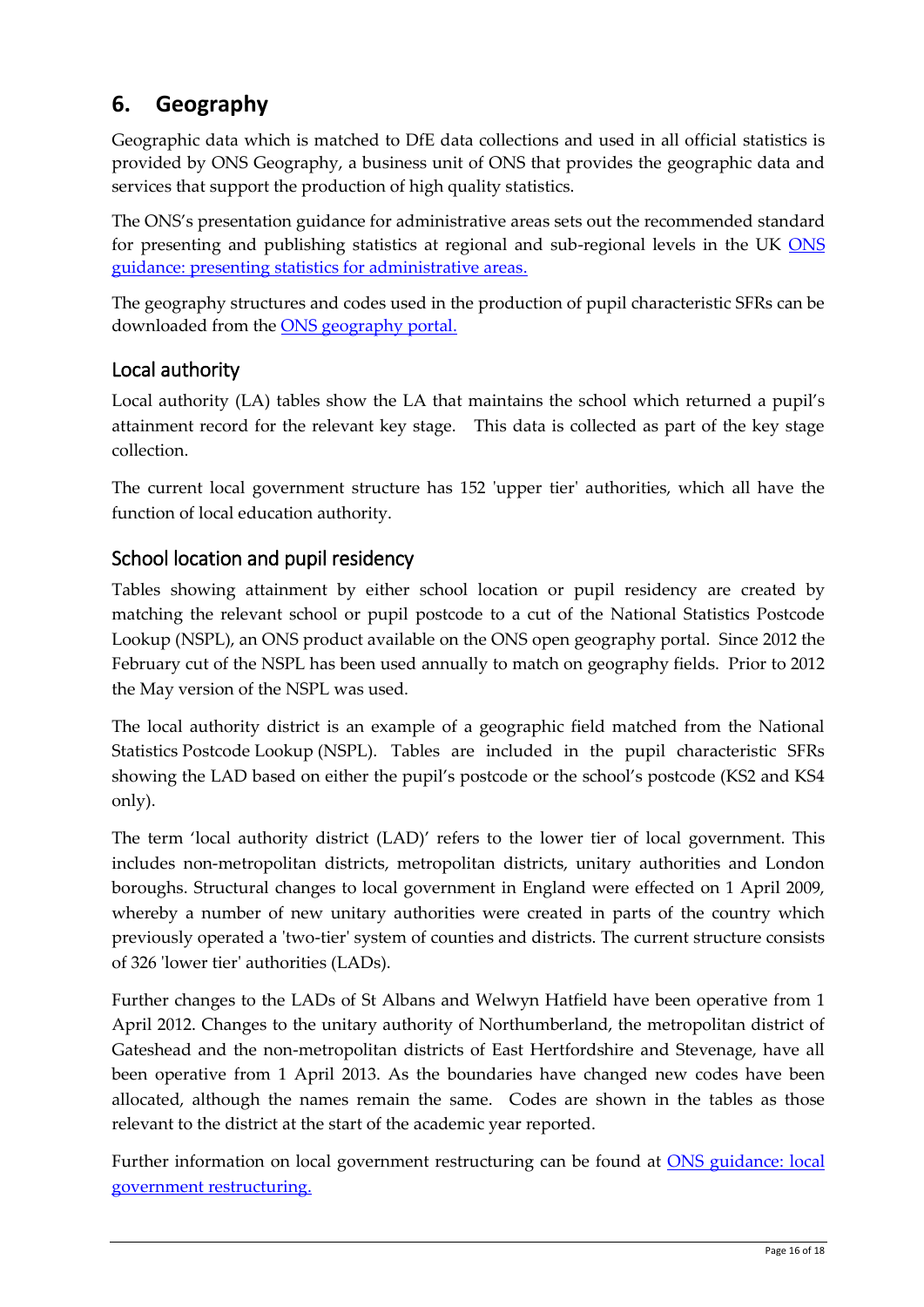#### <span id="page-16-0"></span>Rurality

The rural-urban classification of postcodes for 2014 is based on the 2011 classification of output areas released in August 2013. Figures for earlier years are based on the 2004 ruralurban classification. Census output areas forming settlements with populations of over 10,000 are defined as urban in both classifications however, the revised classifications shows the urban domain further sub-divided into three broad morphological types based on the predominant settlement component. In both methodologies the remainder are defined as one of three rural types.

Further information can be found at **ONS** guidance: rural-urban classification

## <span id="page-16-1"></span>**7. Got a query? Like to give feedback?**

| If from the media | Press Office News Desk, Department for Education, Sanctuary<br>Buildings, Great Smith Street, London SW1P 3BT.<br>020 7783 8300                                                                                                                   |
|-------------------|---------------------------------------------------------------------------------------------------------------------------------------------------------------------------------------------------------------------------------------------------|
| If non-media      | Selena Jackson, Education Standard Evidence and Dissemination<br>Division, Department for Education, 2 <sup>nd</sup> Floor, Sanctuary Buildings,<br>Great Smith Street, London SW1P 3BT.<br>020 7783 8599<br>Selena.Jackson @education.gsi.gov.uk |